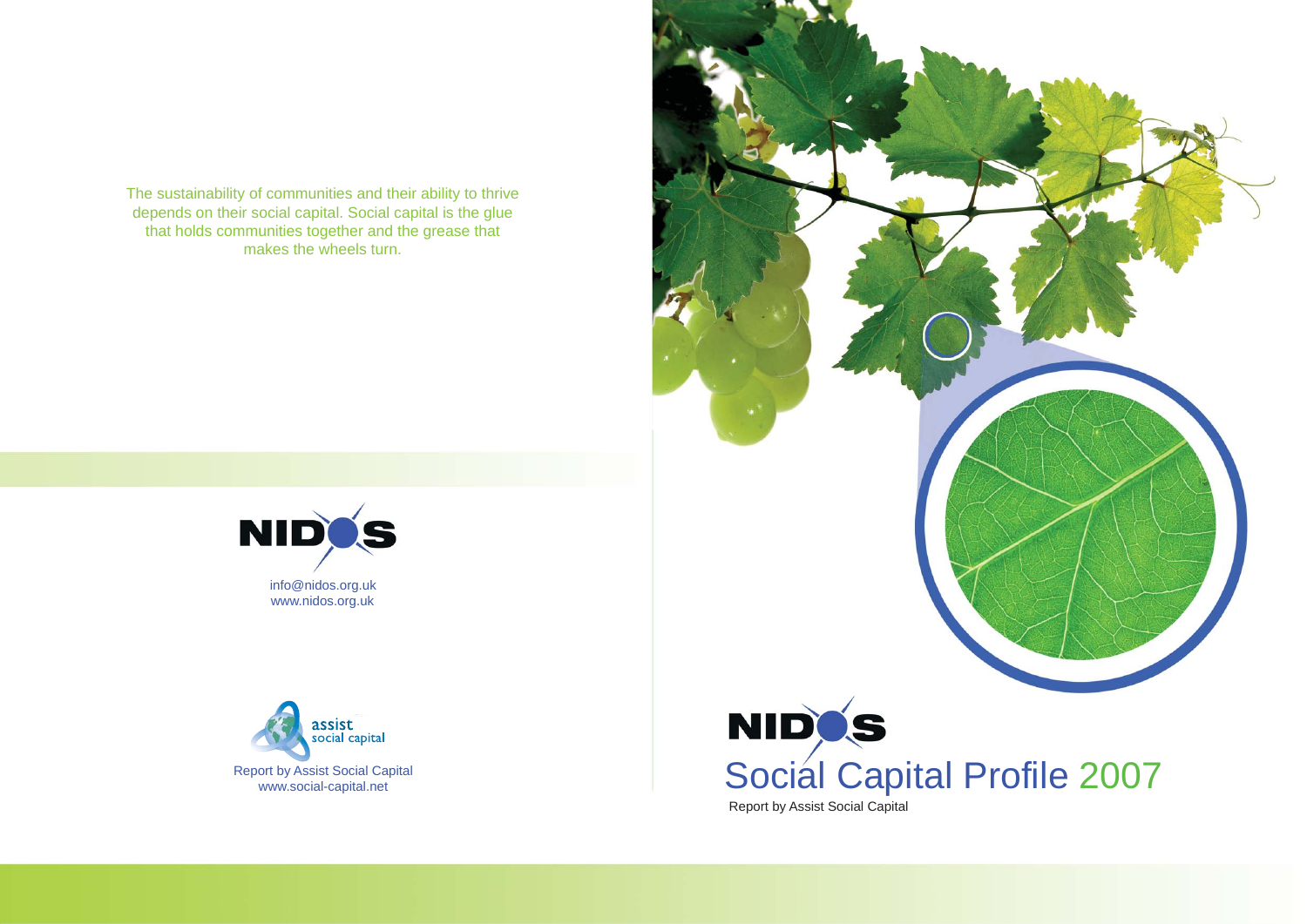# EXECUTIVE SUMMARY

This is a benchmark Social Capital Profile Report for the Network of International Development Organisations in Scotland (NIDOS). NIDOS aims to improve the effectiveness of Scotland's international development sector by facilitating and promoting the sharing of experience, ideas and information on international development policy and practice.

Social Capital Profiling identifies structures and activities that facilitate the flow of information and resources available in communities, aiding planning, reporting and benchmarking.

NIDOS' Social Capital Profile provides clear, multi-layered results of the mix in the quantity and quality of relationships and the norms & values of the network being formed. Prior to this Report the social capital being generated by NIDOS was un-reportable and therefore unmanageable.

# SOCIAL CAPITAL

There is a growing amount of research that suggests social capital is beneficial to individuals and their communities socially (in terms of health, education and crime, etc.) and economically. Where social capital is high individuals and their communities are healthier, happier and more productive.

Social capital is defined by the OECD (Organisation for Economic and Co-operative Development) as "Networks together with shared norms, values and understandings that facilitate co-operation within or among groups." There are four central aspects of social capital including networks (bridging, bonding linking), reciprocity, trust and norms & values.

Networks bond individuals in groups to each other, bridge the divides between groups and vertically link different levels of power and influence.

Bonding: strong supportive ties which occur within a group be it a family, club, religion, etc.

Bridging: weak ties that connect people horizontally across group boundaries; critical to providing access to new ideas, resources, communities and cultures.

The evaluation identified a total of 56 organisations. Fifty-three were members of the NIDOS network (83% of the total membership of 64), showing a high density of connection amongst 2. members. Of the three other organisations named; one had been a member but had left; one was a London based organisation that had attended NIDOS events in the last year. Only one organisation named had never been a member or attended any NIDOS activities. This suggests members are clear about the identity of the NIDOS Network membership.

Linking: ties occur vertically across boundaries of power and kudos. They connect people that may have similar ideals but who move in different 'circles'. Linking ties are important for strategic outcomes.

Reciprocity: occurs when a person gives to someone else, expecting a fair and tangible return at some undefined future date. Reciprocal interaction will often lead to relationships of trust.

Trust: the highest level of information and resource exchange takes place in relationships of trust. Built on knowledge of others being trustworthy.

Norms & Values: the basis for the underlying culture of any group or community, norms & values dictate the kind of relationships, and hence networks, being developed. Social Capital Profiling expresses norms & values of the 'community' as Well-being scores.

Well-being is assessed using a series of questions that report an individual's knowledge, approach to and acceptance of the norms & values of the community. The more positive the response the higher the well-being score.

### **OUTCOMES**

Nineteen NIDOS Network members were interviewed (in total 21 were selected, two withdrew; one was un-contactable and replaced; the other was not replaced as they withdrew much later).

> Trust cannot be demanded, but the connection between trust and reciprocity means that increasing activities that encourage reciprocity can help increase trust in a 'community'. A Common Resource Library (copyright free for NIDOS members) could help increase the level of reciprocal activity and maximise resources available to members, at low cost to NIDOS. A resource library could be accessed anywhere in the world by members via an intranet within the NIDOS website.

> Members would like to be more involved in the decision making process. Input in decision making engenders belonging and commitment. A Working Group on Network development and further encouraging opportunities for open debate at AGMs etc. would help facilitate inclusive decision making.

2. The Social Capital Profile identifies NIDOS as an organisation that is successfully building social capital in its member's Network. As a direct result of NIDOS' activities, relationships amongst Network members increased by 255% after joining. Of the 188 relationships established 41% are bridging, 34% bonding and 25% linking. Eighteen percent of them are Reciprocal and 28% are Trusting. Overall the Network scored 61% for Well-being. Members believe NIDOS is doing an excellent job of disseminating relevant information; providing access to quality services and support, regardless of race, religion or political affiliation; and improving understanding of Scotland's International 4. Development Sector. NIDOS' staff and the Network members themselves are of particular importance to members' involvement in the network. In general the perception of trust in the NIDOS Network is high.

> While Social Network Analysis shows the Management Committee are active members of the Network, there is a lack of clarity about the make up of the Management Committee. The Committee's value to the Network could be increased by providing information on its workings and also on its members and their external networks.

3. There are two instances of individual Network members showing significant gaps and weaknesses in their scores, putting them at risk of becoming disconnected from the Network. However, social capital theory suggests that in a 'community' with high social capital, even members with low scores will gain benefits from being part of that community.

Social Network Analysis shows there is an extensive spread of relationships throughout the Network. While some members have larger numbers of network relationships, there are no obvious bottlenecks. Also despite Edinburgh and Glasgow having significant numbers of members each, relationships are still quite evenly spread between them and with other geographic areas. This demonstrates NIDOS is functioning as an effective connector for the international development sector within Scotland. 7.

5. A new NIDOS Network member will become part of an extended network which is working effectively to achieve mutually beneficial outcomes, i.e. the Make Poverty History campaign. Membership will provide them with opportunities to meet and learn from a wide variety of international development organisations based in Scotland and access to an extensive pool of knowledge and resources. A new member can expect to gain around 7 new contacts in the sector.

1. The NIDOS Network shows a rate of nearly 30% of all relationships as trusting. Trust is critical to social capital and to information and resource transfer. Increasing trust in the Network would be beneficial to the aims & objective of NIDOS. A feasible target might be to increase trust by 5% year on

year.

3. While there is a broad understanding of why NIDOS was set up and its aims and objectives, there is less clarity around the workings of the Network. A Networking Manual would be a valuable information resource for all members. The Manual should include a 'Welcome and Induction' section. New members need to understand the culture in a community early on, to reduce the prospect of conflict through misunderstandings. This will allow NIDOS to incorporate new members into a culture that promotes reciprocity and mutual support effectively and for new members to feel included; facilitating the introduction of new contacts, information and resources to the Network.

5. As Network members are spread across Scotland, some with staff often out of the country, and others with limited human resources, it would be valuable for NIDOS to maximise IT based group communication and decision making, such as the Yahoo Group or Survey Monkey. However, only 2 interviewees used the NIDOS Yahoo Group. An effective IT based communication strategy would strengthen group communication, facilitate dissemination of a Network Manual and promote IT based decision making via online surveys and

voting.

### **OBJECTIVES**

6. The large majority of NIDOS' members are based in the central belt. Focusing events there will tend to maximise benefit for the Network as a whole, and is environmentally more efficient. However, including events hosted by members further a field will help them stay connected and centrally based organisations may welcome the change.

8. Network members are developing links with strategic stakeholders (Scottish Executive, DFID, Lloyds TSB, commercial organisations, etc), however not through NIDOS. A strategy to engage more key stakeholders as Associate Members of the NIDOS Network may overcome this and be particularly valuable to members with limited access to strategic stakeholders (in NIDOS' case medium sized members appear to be struggling to develop linking ties).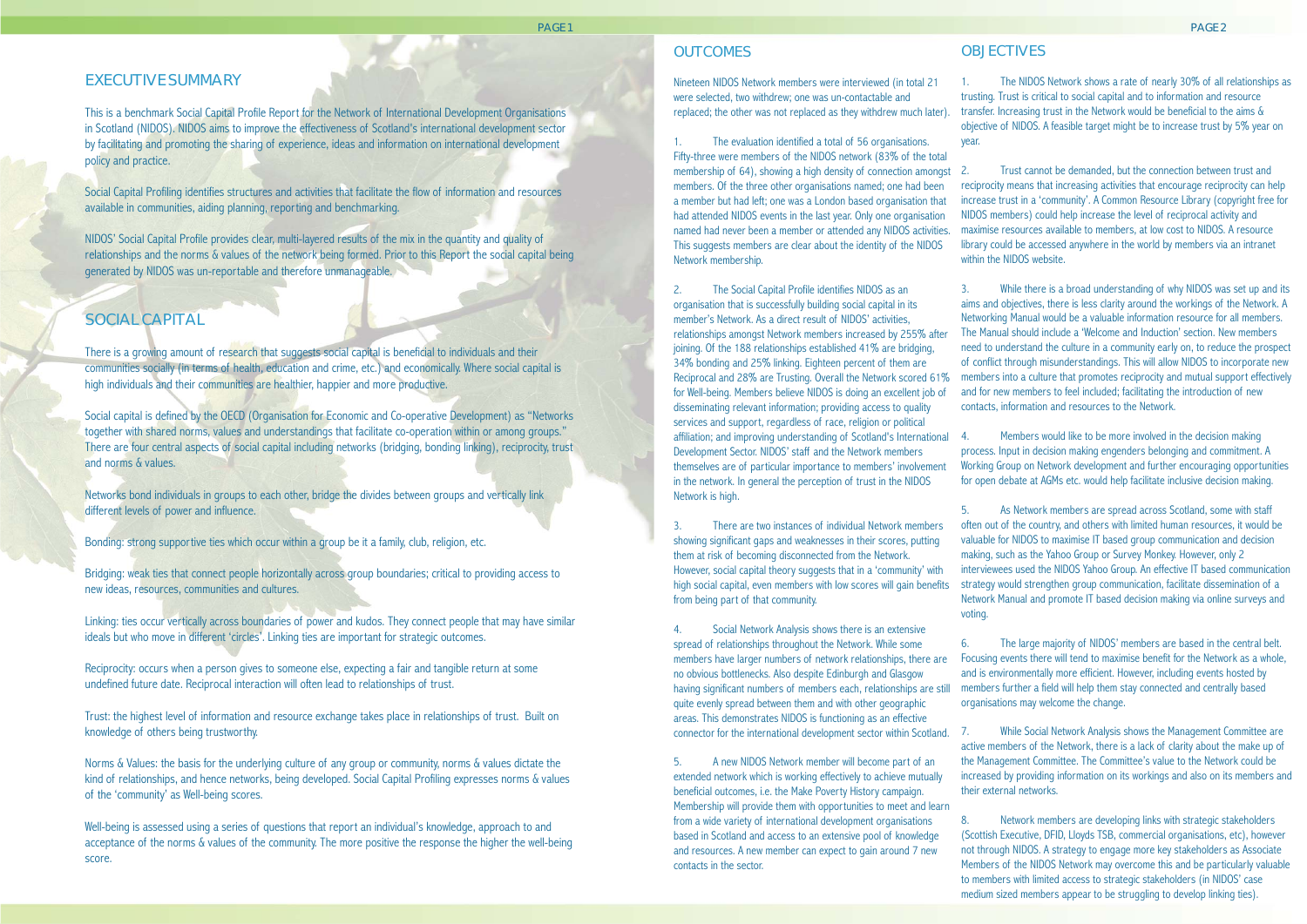### RESULTS

Diagram 1 shows a substantial network is forming. As a result of NIDOS' activities, relationships amongst network members increased by 255% from 53 connections in the group pre-membership to 188 relationships post-membership of NIDOS.

This increase is significant; Scotland is a small country where many of the members would already have had opportunities to be in contact with each other prior to joining NIDOS.

The 19 members interviewed for this report had access to a total of 53 members of the NIDOS network (83% of the total membership). Three other organisations were named of these one had previously been a member and left, one was a London based organisation that had attended a number of training events in the last year and only one had never been a member or attended any NIDOS activities. Eighteen of the 19 interviewed showed increased access to Network members as a direct result of having joined NIDOS.

In Diagram 3 the first group is large organisations, the next medium, then small and finally the Associate member's results are shown. Diagram 3 contrasts the number of Don't Know answers with Well-being scores. While Don't Know answers obviously lower the final score, a lack of knowledge of the NIDOS network may also impact on a member's attitude to being part of the Network. For example, the organisation with the most Don't Know answers (52) has the lowest Well-being score of 42%; however they could have achieved a Well-being score as high as 60%.

Diagram 2 shows that communication outside of training and networking events is taking place, however the Yahoo Group set up by NIDOS does not appear to be attracting members. As an organisation with a highly mobile and dispersed membership, ICT would a useful means to support communication with and amongst the Network, no matter where they are in the world. This suggests that NIDOS would benefit from a new Communications Strategy.





# DIAGRAM 3



In Diagram 4, while certainly not as strong a correlation as in Diagram 3, there seems to be link between Well-being scores and the number of relationships generated by joining NIDOS. This suggests that increasing the members' knowledge of NIDOS and its Network would increase Well-being, which in turn would add to the amount of relationships being developed, without needing to raise the current level of activities. In turn, the density of the Network relationships would increase and hence the opportunity for information to flow through these relationships.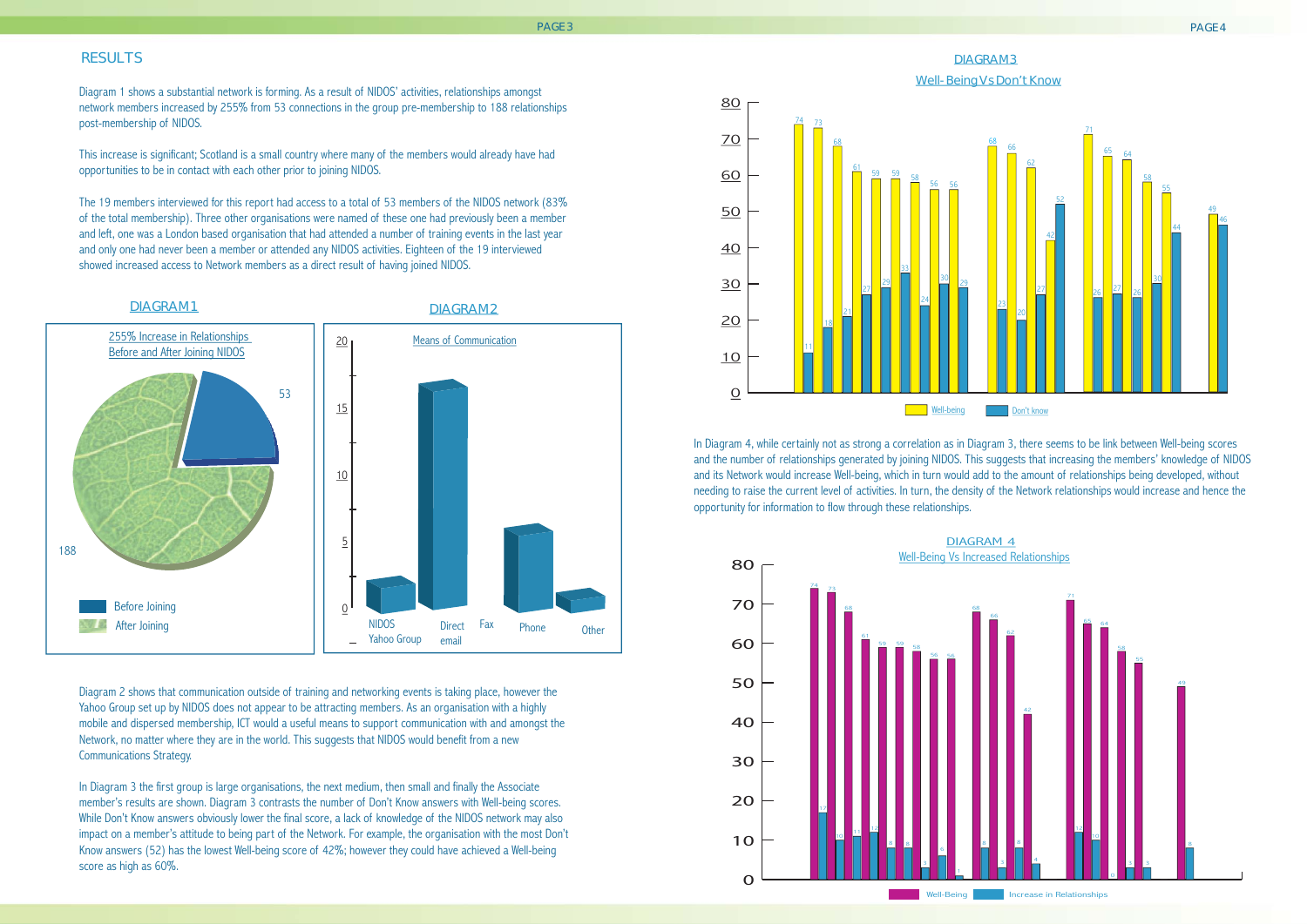# DIAGRAM 6



## LARGE MEMBER'S SOCIAL CAPITAL PROFILE MEDIUM MEMBER'S SOCIAL CAPITAL PROFILE

### SMALL MEMBER'S SOCIAL CAPITAL PROFILE ASSOC MEMBER'S SOCIAL CAPITAL PROFILE

Well-being 61% Trust 28% Reciprocity 18%



40%



# DIAGRAM 5 Trust and Reciprocity



![](_page_3_Figure_1.jpeg)

### PAGE 5 PAGE 6

Diagram 5 shows the amounts of trusting and reciprocal relationships being developed by the interviewees. There would appear to be a generally low level of reciprocity with trusting relationships being more prevalent than reciprocal. It is not possible to force people to trust each other but it is possible to put in place mechanisms that will tend to increase reciprocal interactions.

Diagram 6, opposite, provides a pictorial reference to the Social Capital Profile of the Network and for the 4 membership groups interviewed. Of the 4 membership groups, the large organisations show the best mix. This information puts NIDOS in a position to set targets, for example to increase Well-being to 70% and Reciprocity to 45% by 2010.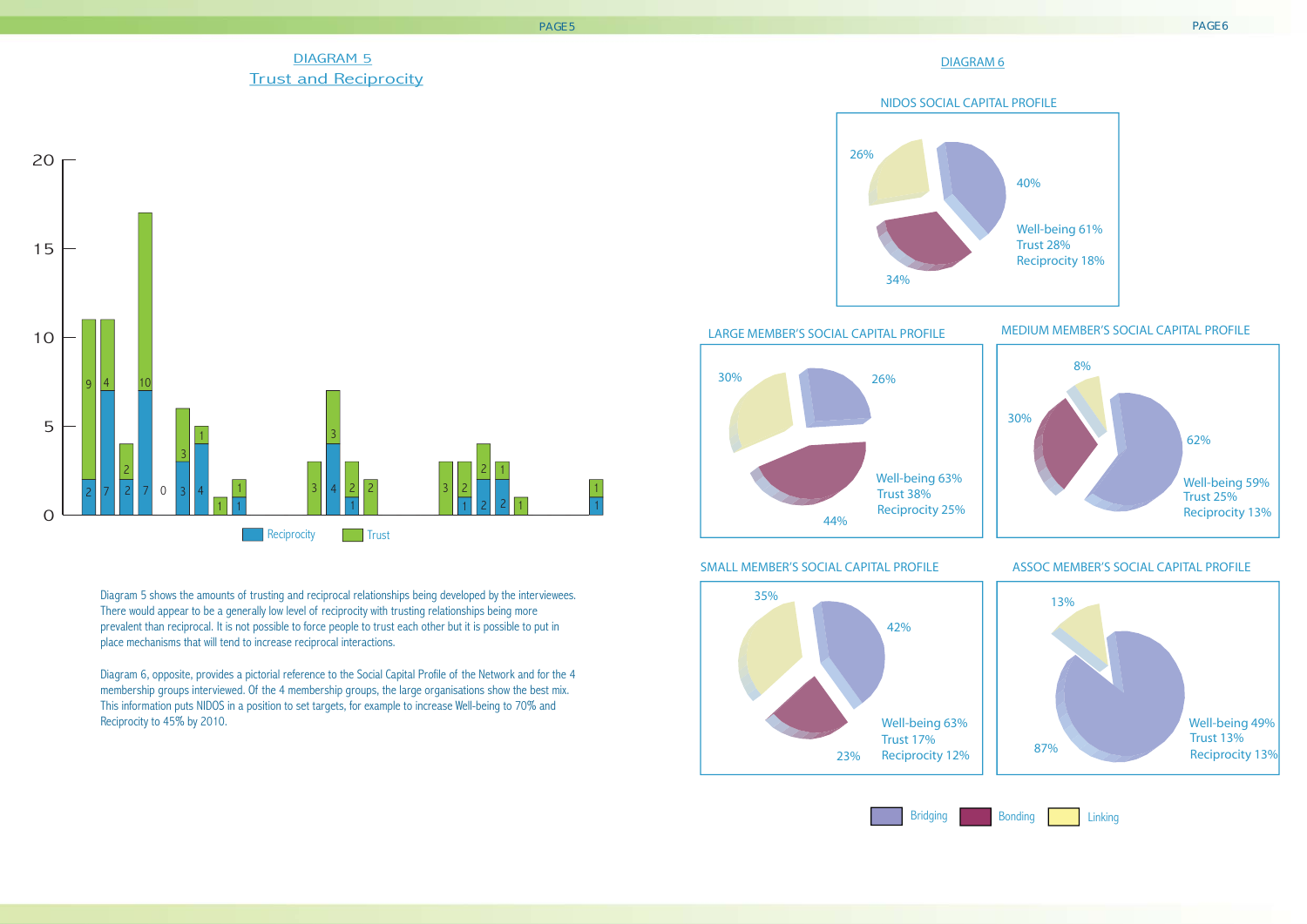### SOCIAL NETWORK MAPS

Figures 1-4 below are sociograms, pictorial representations of the relationships in the NIDOS Network. This format helps give a quick idea of the size of the Network, and of the different kinds of relationships that make it up.

The sociograms are built up from the information gathered in the Social Network Analysis. In contrast to an organisation chart, social network analysis shows informal relationships - who knows who and who shares information and knowledge with whom. It clarifies the relationships, that normally go unnoticed, that can either facilitate or act as a barrier to information sharing. Sociograms can be used to: identify groups and individuals playing central roles, identify isolated individuals, detect information bottlenecks and raise awareness of the importance of informal networks.

Figure 1 – Pre-Membership Relationships. On its own this figure suggests that there would be network of relationships amongst International Development organisations based in Scotland, even if NIDOS did not exist. However, comparing this with Figures 2-4, suggests that NIDOS' work is having significant impact on the relationships amongst organisations in the sector.

The following 4 sociograms are laid out on a generally geographic basis (e.g. North South, East West). This gives an indication of the relative spread of membership based on location, most of which is based in either Glasgow or Edinburgh.

KEY: Interviewees are coloured Yellow, Management Committee Members Blue, other network members are coloured Grey.

Figure 2 – Post-Membership relationships. The impact of NIDOS' work can clearly been seen here. Both Glasgow and Edinburgh are densely networked, yet there are well developed links between the two, which means the identities of these two large cities are not perceived as a barrier to the Network. In addition, a number of organisations outside of these two membership 'hot spots' are seen to be quite well connected and not hindered by their location.

Figure 3 - Reciprocal ties, relationships where interaction takes place in both directions. Reciprocal ties provide opportunities to discover the credibility of another person/organisation and find common ground, increasing opportunities for transfer of resources and information. Figure 3 shows that there is a substantial dropping off between the number of total connections in the Network and those that are mutually supportive. While not ideal, it also suggests that a lot of the necessary ground work to develop reciprocal activity has already been done. There now needs to be concerted effort put into devising activities and mechanisms to increase reciprocity.

Figure 4 - Trust Relationships are where maximum information and resource transfer takes place. Further cultivating norms & values that enable trust to flourish will benefit everyone in the NIDOS Network. While there is obviously room for growth in terms of building trusting relationships, we can see from Figure 4 that the Trust Network already in place does not tend to focus on only a few Network members. This means there are no information bottlenecks.

Many facilitation organisations can fall into the trap of becoming a bottleneck, acting as gatekeepers to information, thereby limiting opportunities for information transfer. Alternatively it can be an easy option to rely too heavily on a small group of 'chosen' members. Happily, NIDOS does not appear to be falling into either of these traps.

PAGE 7 PAGE 8

### Figure 2 - Post-Membership

![](_page_4_Figure_10.jpeg)

![](_page_4_Figure_13.jpeg)

![](_page_4_Picture_12.jpeg)

![](_page_4_Picture_14.jpeg)

![](_page_4_Figure_16.jpeg)